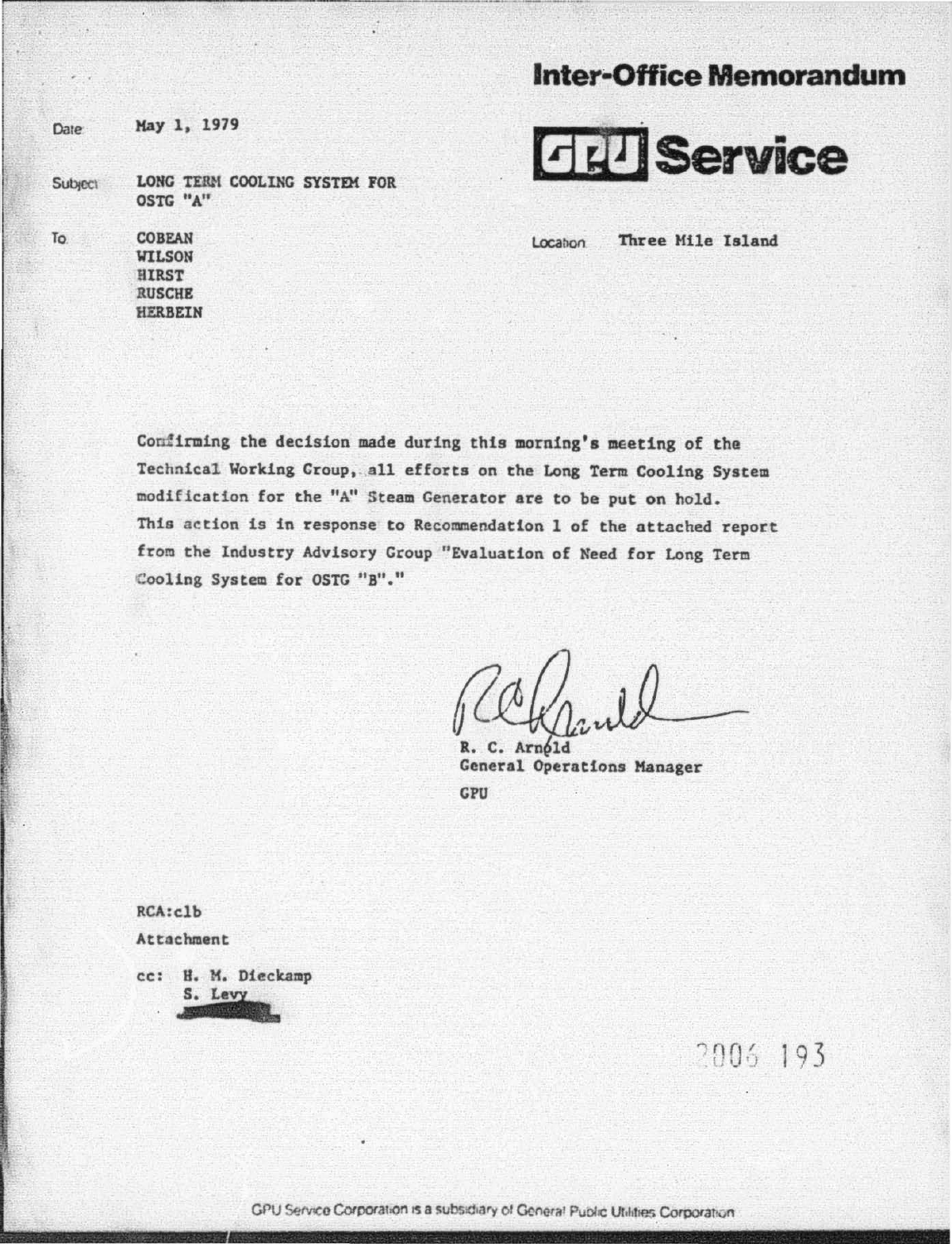EVAlUATION OF NEED FOR lONG TERM COOLING SYSTEM FOR OSTG 8

A preliminary assessment was made of the need to continue with construction and operation of the long term cooling system for the B steam generator. The findings are as follows:

1. The long term cooling system for steam generator B provides another option for cooling the reactor core as long as forced *or* natural circulation can .or needs to be maintained in the primary system. It competes in this purpose agafnst many other cooling methods available or being installed such as:

> Steaming in steam generator A<br>Steaming in B steam generator Solid water circulation in steam generator A with present<br>balance of plant<br>Solid water circulation in steam generator B with present<br>balance of plant<br>Long term cooling system for steam generator A<br>High pressure coolant inj Decay heat removal system<br>Pressure control volume system used as feed-bleed system<br>Boiling in reactor core with vent to containment<br>Altern4te decay heat removal system Internal reactor circulation with heat losses to containment and through letdown (about 2 months from now)

- 2. The construction, design of the long term cooling system for steam generator B is nearing completion. Over 80% of the costs have been incurred and its abandonment will save little money versus completion.
- 3. The primary adavantage of the long term cooling system for steam generator 8 is that, if used, it will contain the radioactivity present on the secondary side of the steam generator. It will also provide containment for any future leakage in that generator and its. possible growth with time. If the primary system was operated at 600 psi, it will eliminate any outleakage from the primary system.
- 4. Another advantage of the long term cooling system is its compactness, potentially increased reliability due to its reduced number of components. It is also capable or continued operation with loss of offsfte power.
- 5. The risks associated with operation of the long term cooling system for steam generator 8 are primarily filling the system w1th water (f.e. avoiding water hammer problem) and potential startup problems (f.e. operator error due to lack of familiarity and heed for continued manual control).

2005 194